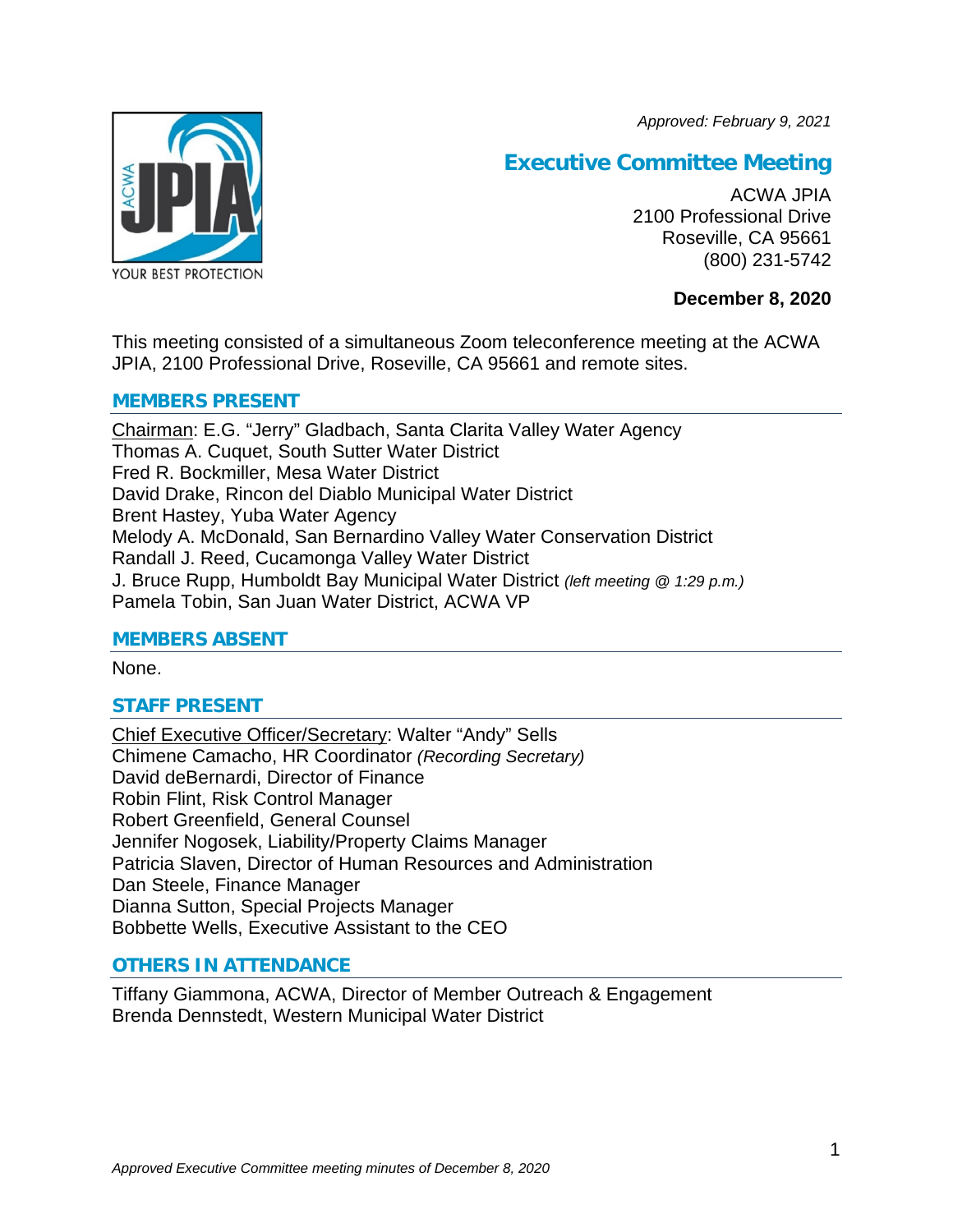# **WELCOME/CALL TO ORDER AND ANNOUNCEMENT OF QUORUM/INTRODUCTIONS**

Chairman Gladbach called the meeting to order at 1:06 p.m. Chairman Gladbach announced that there was a quorum.

## **PUBLIC COMMENT**

There was no public comment.

## **PLEDGE OF ALLEGIANCE**

Vice-chair Cuquet led the Pledge of Allegiance.

#### **CONSENT AGENDA**

Chairman Gladbach called for approval of the Consent Agenda:

M/S/C (McDonald/Drake) (Bockmiller-Yes; Cuquet-Yes; Drake-Yes; Gladbach-Yes; Hastey-Yes; McDonald-Yes; Reed-Yes; Rupp-Yes; Tobin-Yes): That the Executive Committee approve the minutes of the October 22, 2020 meeting; and approve the JPIA disbursements of:

Vendor Payments, Employee Benefits Claim Payments, Payroll, and summary of confidential claims payments for the Liability, Property, & Workers' Compensation Programs: October 1-15, 2020; October 16-31, 2020; November 1-15, 2020; and November 16-30, 2020.

#### **ADMINISTRATION**

Meetings attended on behalf of the JPIA

Several Executive Committee members reported their attendance at the ACWA Conference this year.

#### New Position

Ms. Slaven stated that the Human Resources Specialist position, approved by the Executive Committee on October 22, 2020, has been added on the new Salary Schedule.

M/S/C (Hastey/Drake) (Bockmiller-Yes; Cuquet-Yes; Drake-Yes; Gladbach-Yes; Hastey-Yes; McDonald-Yes; Reed-Yes; Rupp-Yes; Tobin-Yes): That the Executive Committee approve the new Salary Schedule, as presented.

#### **MISCELLANEOUS**

Future agenda items None stated.